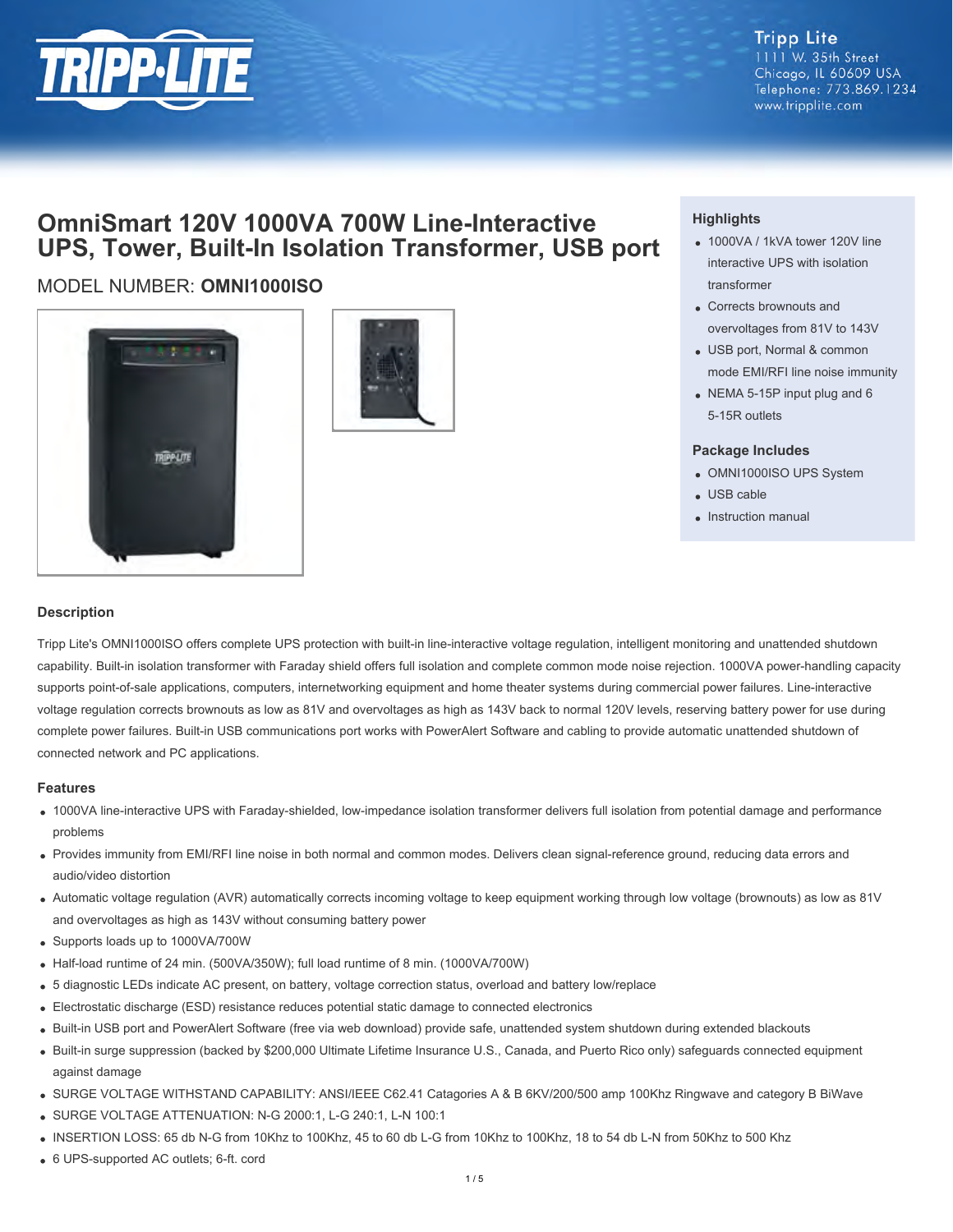

Optional PDUB15 bypass PDU enables hot-swappable UPS replacement with no disruption to connected equipment

# **Specifications**

| <b>OUTPUT</b>                                 |                                     |  |
|-----------------------------------------------|-------------------------------------|--|
| Output Volt Amp Capacity (VA)                 | 1000                                |  |
| Output kVA Capacity (kVA)                     | $\mathbf{1}$                        |  |
| Output Watt Capacity (Watts)                  | 700                                 |  |
| Power Factor                                  | 0.7                                 |  |
| Nominal Output Voltage(s)<br>Supported        | 115V; 120V                          |  |
| <b>Frequency Compatibility</b>                | 60 Hz                               |  |
| Output Voltage Regulation (Line<br>Mode)      | $-18\%, +8\%$                       |  |
| Output Voltage Regulation (Battery<br>Mode)   | $115V$ (+/- $5\%$ )                 |  |
| <b>Output Receptacles</b>                     | $(6)$ 5-15R                         |  |
| Hot-Swap PDU options                          | PDUB15 (2U / 8 5-15R outlets)       |  |
| Output AC Waveform (AC Mode)                  | Sine wave                           |  |
| Output AC Waveform (Battery Mode)             | PWM sine wave                       |  |
| <b>INPUT</b>                                  |                                     |  |
| Rated input current (Maximum Load)            | 7.6A                                |  |
| Nominal Input Voltage(s) Supported            | <b>120V AC</b>                      |  |
| UPS Input Connection Type                     | $5-15P$                             |  |
| UPS Input Cord Length (ft.)                   | 6                                   |  |
| UPS Input Cord Length (m)                     | 1.8                                 |  |
| Recommended Electrical Service                | 15A 120V                            |  |
| Input Phase                                   | Single-Phase                        |  |
| <b>BATTERY</b>                                |                                     |  |
| Full Load Runtime (min.)                      | 8 min. (700w)                       |  |
| Half Load Runtime (min.)                      | 24 min. (350w)                      |  |
| DC System Voltage (VDC)                       | 36                                  |  |
| Battery Recharge Rate (Included<br>Batteries) | Less than 4.5 hours from 10% to 90% |  |
|                                               |                                     |  |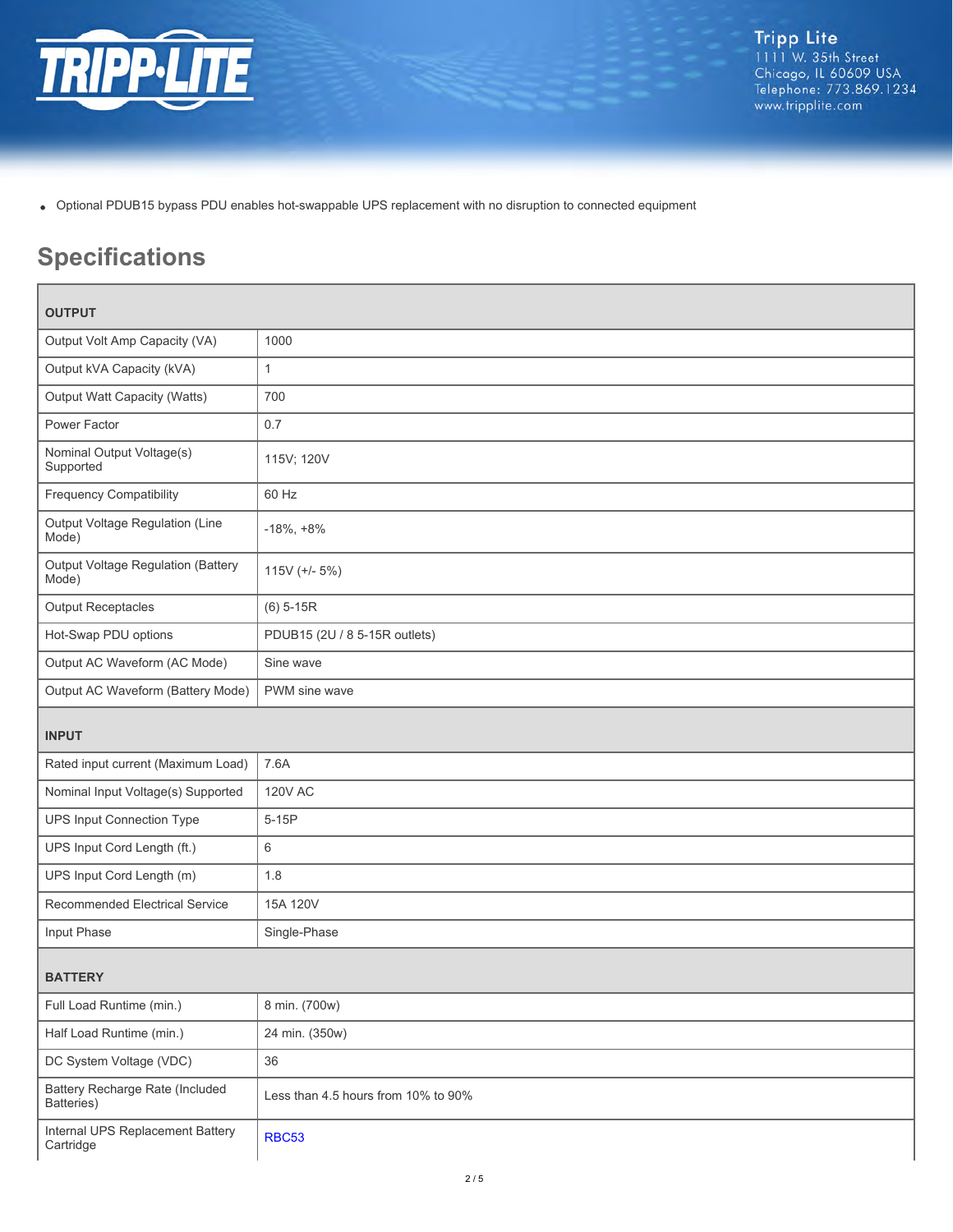

| <b>Battery Access</b>                                            | Battery access door                                                                                                              |  |  |
|------------------------------------------------------------------|----------------------------------------------------------------------------------------------------------------------------------|--|--|
| <b>Battery Replacement Description</b>                           | Hot-swappable, user replaceable batteries                                                                                        |  |  |
| <b>VOLTAGE REGULATION</b>                                        |                                                                                                                                  |  |  |
| Voltage Regulation Description                                   | Automatic voltage regulation (AVR) maintains line power operation with an input voltage range of 85 to 143                       |  |  |
| Overvoltage Correction                                           | Input voltages between 128 and 143V are reduced by 9%                                                                            |  |  |
| <b>Undervoltage Correction</b>                                   | Input voltages between 96 and 107V are boosted by 10%                                                                            |  |  |
| Severe Undervoltage Correction                                   | Input voltages between 85 and 95V are boosted by 20%                                                                             |  |  |
| <b>USER INTERFACE, ALERTS &amp; CONTROLS</b>                     |                                                                                                                                  |  |  |
| Switches                                                         | 2 Switches control off/on power status and alarm-cancel/self-test operation                                                      |  |  |
| Alarm Cancel Operation                                           | Power-fail alarm can be silenced using alarm-cancel switch; once silenced, alarm will re-sound to indicate<br>low-battery status |  |  |
| Audible Alarm                                                    | Audible alarm indicates power-failure and low-battery conditions                                                                 |  |  |
| <b>LED Indicators</b>                                            | 5 LEDs indicate line power, battery power, overload, voltage regulation and battery low/replace status                           |  |  |
| <b>SURGE / NOISE SUPPRESSION</b>                                 |                                                                                                                                  |  |  |
| UPS AC Suppression Joule Rating                                  | 510                                                                                                                              |  |  |
| UPS AC Suppression Response<br>Time                              | Instantaneous                                                                                                                    |  |  |
| EMI / RFI AC Noise Suppression                                   | Yes                                                                                                                              |  |  |
| <b>ISOLATION</b>                                                 |                                                                                                                                  |  |  |
| Output Isolation Transformer                                     | Professional grade load isolation transformer                                                                                    |  |  |
| Surge Voltage Withstand Capability                               | ANSI/IEEE C62.41 Categories A & B 6KV/200/500 amp 100Khz Ringwave and category B BiWave                                          |  |  |
| Surge Voltage Attenuation                                        | N-G 2000:1, L-G 240:1, L-N 100:1                                                                                                 |  |  |
| <b>Insertion Loss</b>                                            | 65 db N-G from 10Khz to 100Khz, 45 to 60 db L-G from 10Khz to 100Khz, 18 to 54 db L-N from 50Khz to 500 Khz                      |  |  |
| <b>PHYSICAL</b>                                                  |                                                                                                                                  |  |  |
| Installation Form Factors Supported<br>with Included Accessories | Tower                                                                                                                            |  |  |
| Installation Form Factors Supported<br>with Optional Accessories | Wallmount (UPSWM - tower mounting kit)                                                                                           |  |  |
| Primary Form Factor                                              | Tower                                                                                                                            |  |  |
| <b>UPS Power Module Dimensions</b><br>(hwd, in.)                 | $12.8 \times 7.5 \times 9.2$                                                                                                     |  |  |
| <b>UPS Power Module Dimensions</b><br>(hwd, cm)                  | 32.4 x 19 x 23.5                                                                                                                 |  |  |
| UPS Power Module Weight (lbs.)                                   | 36.4                                                                                                                             |  |  |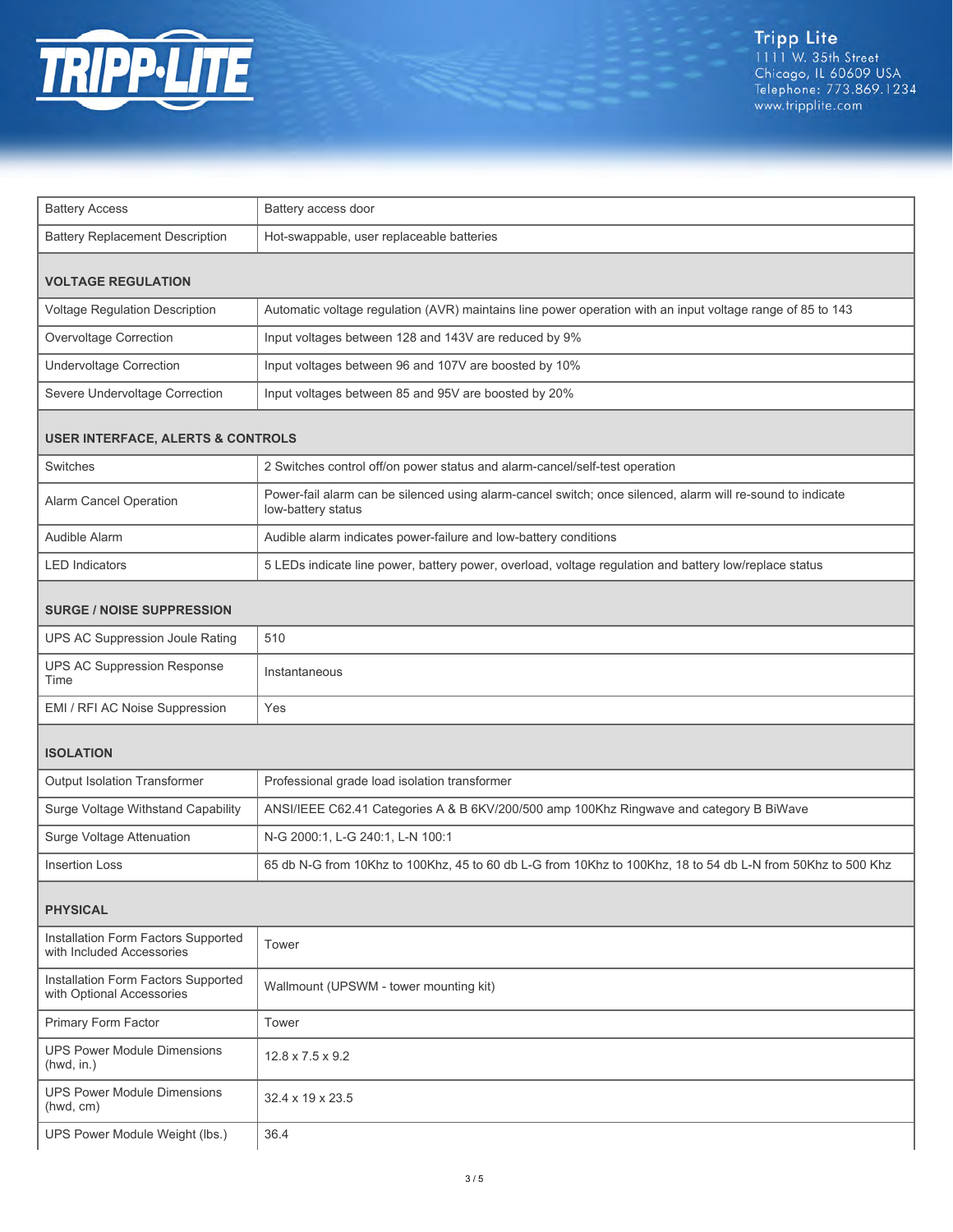

| UPS Power Module Weight (kg)                                   | 16.5                                                                                                       |  |
|----------------------------------------------------------------|------------------------------------------------------------------------------------------------------------|--|
| UPS Shipping Dimensions (hwd / in.)                            | 18.2 x 13.8 x 12                                                                                           |  |
|                                                                |                                                                                                            |  |
| UPS Shipping Dimensions (hwd /<br>cm)                          | 46.4 x 34.9 x 30.5                                                                                         |  |
| Shipping Weight (lbs.)                                         | 40                                                                                                         |  |
| Shipping Weight (kg)                                           | 18.2                                                                                                       |  |
| <b>Cooling Method</b>                                          | Fan                                                                                                        |  |
| <b>UPS Housing Material</b>                                    | <b>PVC</b>                                                                                                 |  |
| <b>ENVIRONMENTAL</b>                                           |                                                                                                            |  |
| <b>Operating Temperature Range</b>                             | +32 to +104 degrees Fahrenheit / 0 to +40 degrees Celsius                                                  |  |
| Storage Temperature Range                                      | +5 to +122 degrees Fahrenheit / -15 to +50 degrees Celsius                                                 |  |
| <b>Relative Humidity</b>                                       | 0 to 95%, non-condensing                                                                                   |  |
| AC Mode BTU / Hr. (Full Load)                                  | 235.4                                                                                                      |  |
| Battery Mode BTU / Hr. (Full Load)                             | 324.5                                                                                                      |  |
| AC Mode Efficiency Rating (100%<br>Load)                       | 91%                                                                                                        |  |
| <b>COMMUNICATIONS</b>                                          |                                                                                                            |  |
| Communications Interface                                       | <b>USB</b>                                                                                                 |  |
| <b>PowerAlert Software</b>                                     | Free download from www.tripplite.com                                                                       |  |
| <b>Communications Cable</b>                                    | USB cable included                                                                                         |  |
| WatchDog Compatibility                                         | Supports Watchdog application, OS and hard-reboot restart options for remote applications                  |  |
| <b>LINE / BATTERY TRANSFER</b>                                 |                                                                                                            |  |
| <b>Transfer Time</b>                                           | 2-4 milliseconds                                                                                           |  |
| Low Voltage Transfer to Battery<br>Power (Setpoint)            | 81                                                                                                         |  |
| High Voltage Transfer to Battery<br>Power (Setpoint)           | 143                                                                                                        |  |
| <b>SPECIAL FEATURES</b>                                        |                                                                                                            |  |
| Cold Start (Startup in Battery Mode<br>During a Power Failure) | Cold-start operation supported                                                                             |  |
| <b>High Availability UPS Features</b>                          | Hot swappable batteries                                                                                    |  |
| <b>CERTIFICATIONS</b>                                          |                                                                                                            |  |
| <b>UPS Certifications</b>                                      | Tested to UL1778 (USA); Tested to CSA (Canada); Tested to NOM (Mexico); Meets FCC Part 15 Category A (EMI) |  |